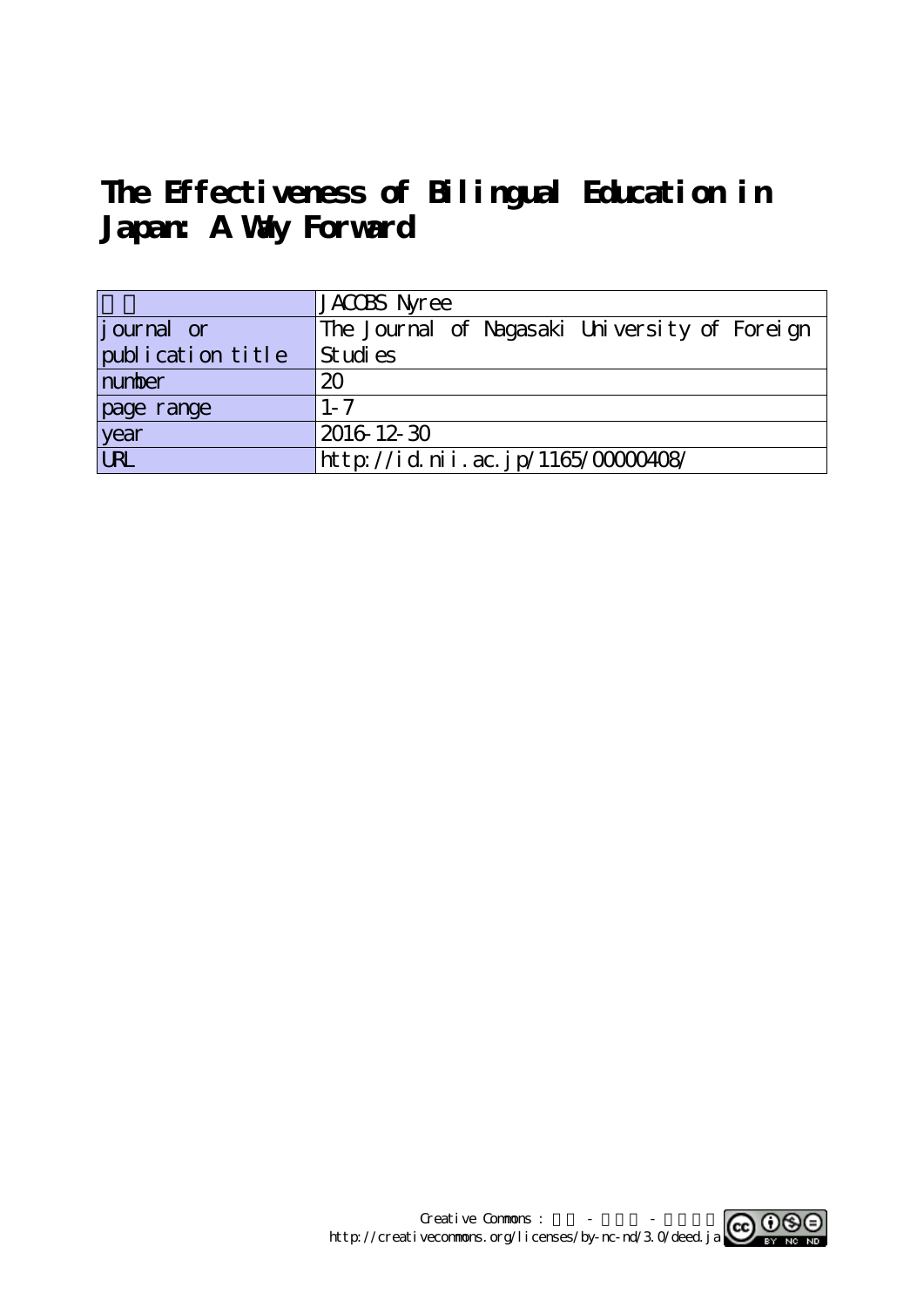The Journal of Nagasaki University of Foreign Studies No. 20 2016

# The Effectiveness of Bilingual Education in Japan: A Way Forward

Nyree JACOBS

日本におけるバイリンガル教育の有効性:今後の展望

ナイリー ジェーコブス

**長崎外大論叢**

**第20号 (別冊)**

**長崎外国語大学 2016年12月**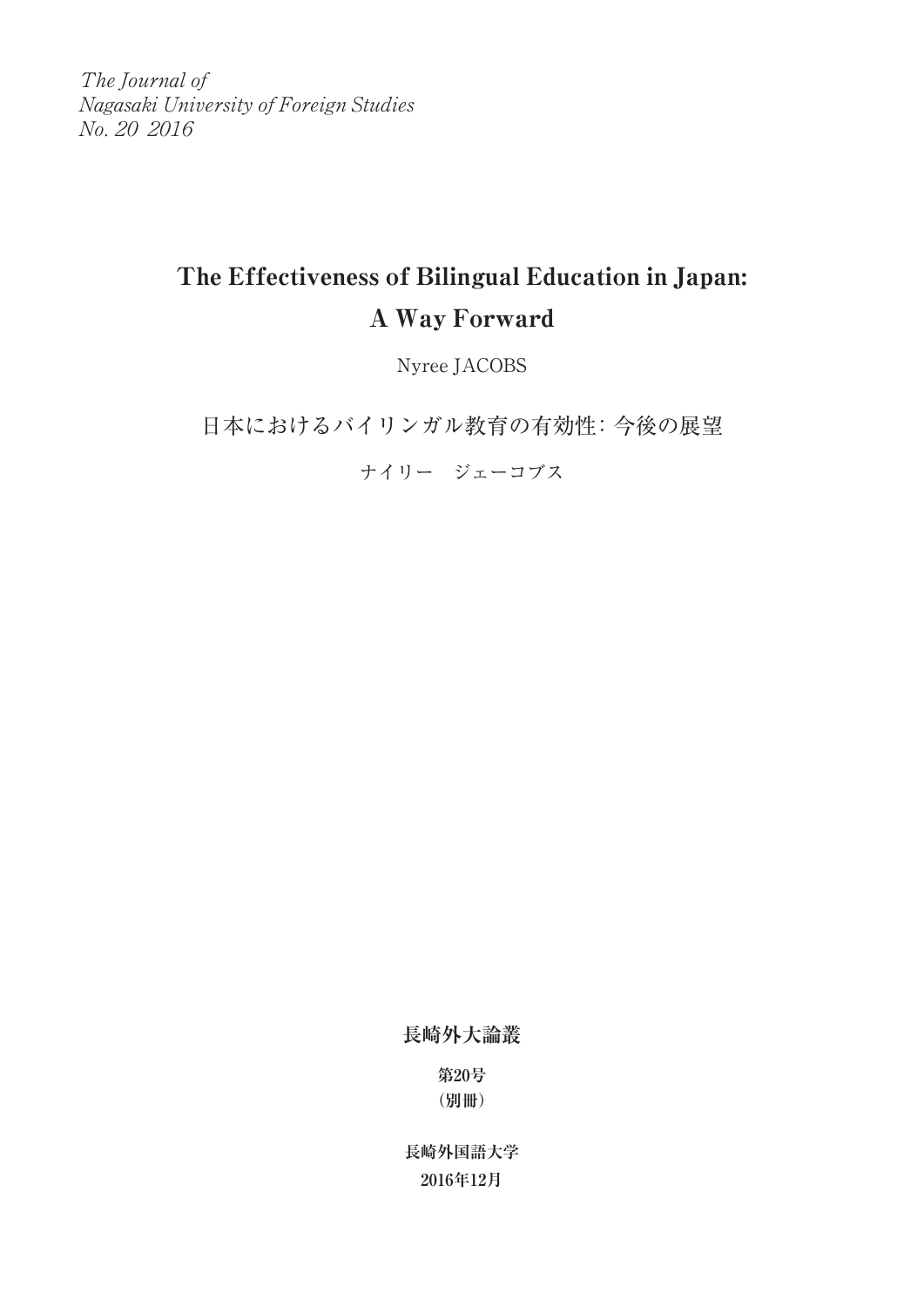# The Effectiveness of Bilingual Education in Japan: A Way Forward

# Nyree JACOBS

日本におけるバイリンガル教育の有効性:今後の展望

ナイリー ジェーコブス

#### Abstract

Japan favours English as their preferred language in bilingual education. However, access to programs can be limited, teaching methodologies have shown to be inconsistent, and revised curriculum guidelines for English education have proven problematic for educators. This report aims to discuss English as a global language and its position as a front-runner in bilingual education in Japan, highlight challenges for educators, and offer possible solutions for more effective English education.

#### **概要**

日本ではバイリンガル教育において英語が好まれる。しかしながら、教育プログラムに触れる機会 には限りがあり、教育方法も一貫性がなく、英語教育のためのカリキュラム改正指針は教育者にとっ て問題であることが明らかにされている。この報告書の目的は、グローバル言語としての英語と日本 におけるバイリンガル教育の最有力候補としての英語の地位について議論し、教育者にとっての問題 点を浮き彫りにし、より効果的な英語教育のための解決法を提示することである。

#### **Keywords:** Bilingualism, English Education, Japan

#### Introduction

As a result of globalisation, English has become the world's lingua franca, and is considered a necessity to effectively engage in international economic, political, and social discourse (Sakamoto, 2012). As a result, Japan favours English as their second language of choice in bilingual education over languages from countries that are closer in proximity, such as Korea and China, in an attempt to raise their English profile (Sakamoto, 2012). However, in 2012, Japan ranked  $29<sup>th</sup>$  out of the 30 Asian countries in Test of English as a Foreign Language (TOEFL) (Sakamoto, 2012). Furthermore, in 2014, Japan ranked 26<sup>th</sup> out of 60 countries on the English Proficiency Index (EPI) conducted by EF (Education First), again ranking as one of the lowest among the Asian countries (Japan ranks  $26<sup>th</sup>$ , 2014). These results have prompted widespread speculation that English language learners in Japan are failing to show improvement in contrast to other Asian countries such as Vietnam and Indonesia, who have shown a significant improvement in English language proficiency, reflecting a lack of effectiveness in English language education in Japan (English skills of Japanese students, 2016). Although Japan is attempting to rectify their current position, several obstacles must be addressed for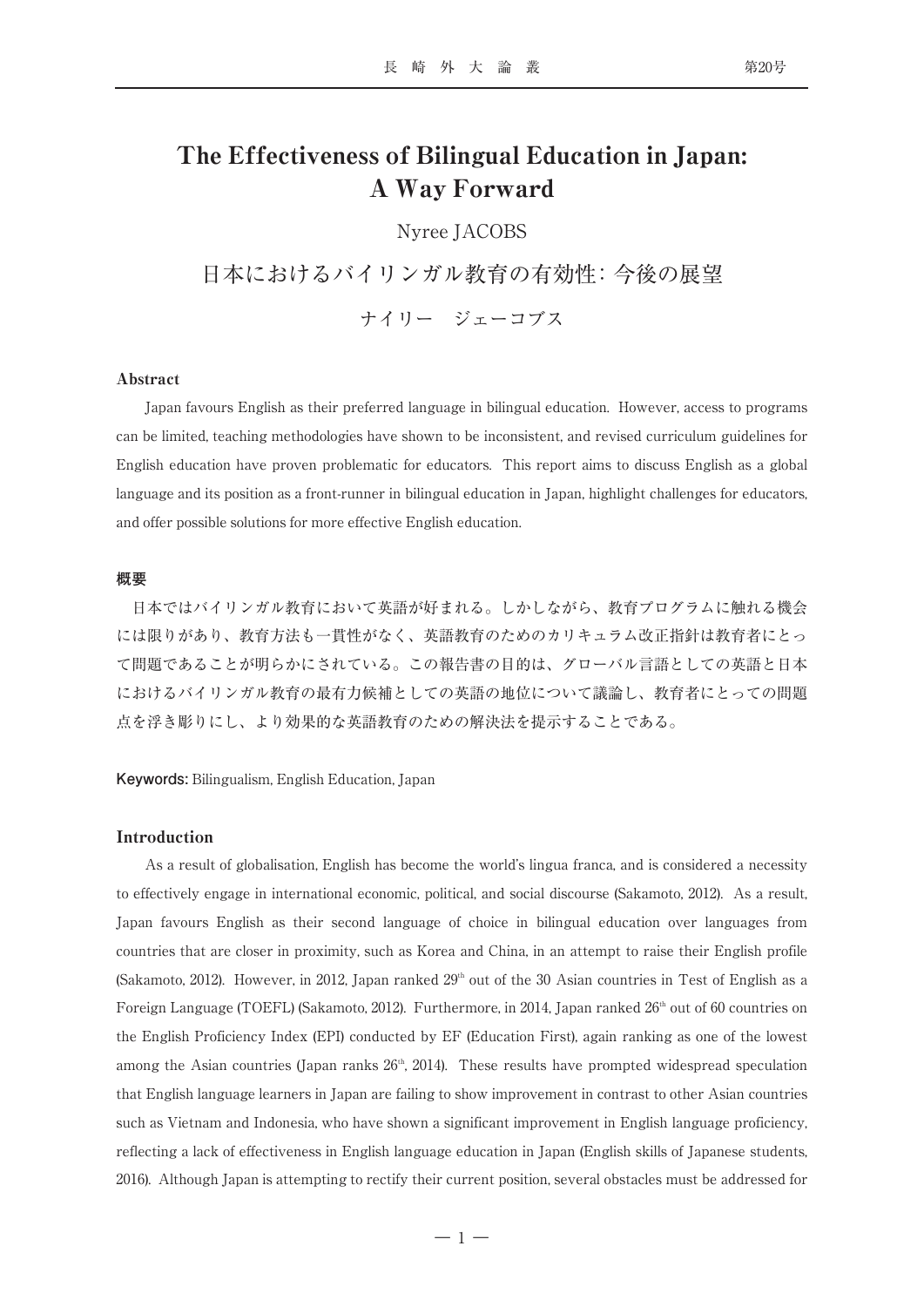them to provide effective English education and become a bilingual (i.e. Japanese-English) nation (Sakamoto, 2012).

This report will first look at English as an international language and a global language, followed by a discussion of the concept of ʻbilingualism', including definitions and distinctions. Next, bilingual education in Japan will be considered, with a focus on historical influences, current policies and teaching methodologies, as well as student, teacher and public perceptions. The discussion section will address some of the major obstacles that Japan faces in moving towards more effective English education, and will provide some suggestions to help overcome these barriers.

## English as a Global Language

As a result of globalisation, English has spread throughout the world and taken on many forms. In the 1970's, the concept of English as an international language (EIL) emerged, defined by Smith (1976, in Nakamura, 2002) as "a language that is used by people of different nations to communicate with one another" (p. 67). International business has been identified as the main reason for the emergence of EIL, and nowadays, competence in English is a common requirement for positions in large corporations (Samida & Takahashi, 2011). Another important reason English has become an international language is the influence of pop culture, through music, fashion, film, and fast-food restaurants (Samida & Takahashi, 2011). Several dialects of English have emerged in countries where English is used for business purposes, which can be attributed to the influence of culture, and the language users in those countries (Samida & Takahashi, 2011). For international business purposes, EIL evolved out of a necessity to communicate in international contexts, and to facilitate mutual understanding (Samida & Takahashi, 2011). EIL includes a reduced vocabulary, simpler sentences, and word choice based on cultural awareness to avoid miscommunications (Samida & Takahashi, 2011).

A global language has been described by David Crystal (1997, in Nunan, 2003) as one which is not only spoken as a first language by a majority of people in a number of countries, but a language that attracts recognition for having a special role in every country (Nunan, 2003; Samida & Takahashi, 2011). The concept of English as a global language is inconsistent throughout the world, and varies based on several factors including inter-ethnic relations, the local political situation, other languages spoken in the area, and cultural attitudes (Baker, 2011). English as a global language has been divided into three broad categories: countries where English is the mother tongue for the majority of the population (such as Australia or The USA), countries where English serves as the official language (India, Singapore), and countries where English is the priority foreign language, and is used in multinational communications (Japan, China) (Baker, 2011; Nunan, 2003). The spread of English throughout the world is sometimes perceived as a positive characteristic of globalisation that unifies cultures and enables multinational communication. Conversely, the spread has also been viewed unfavourably as contributing to the loss of minority languages, colonization, and linguistic imperialism (Baker, 2011).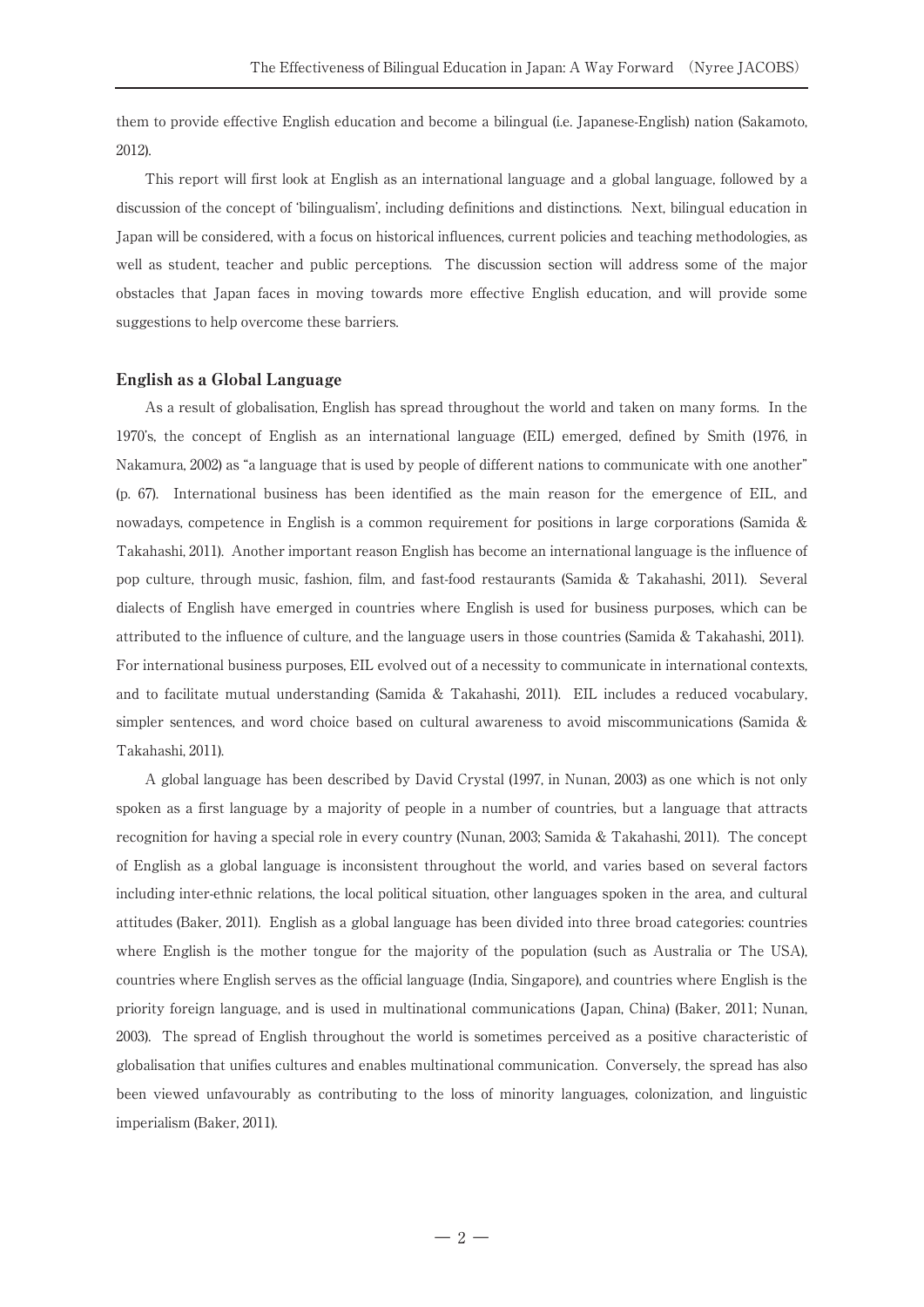#### Bilingualism: distinctions and definitions

Bilingualism is a term that encompasses many dimensions that often interact and overlap (Baker, 2011). Some suggest that bilingualism starts from knowledge of a few words and phrases in a foreign language, whereas others believe bilingualism begins from the production of "complete and meaningful utterances in a second language" (Edwards, 2004, p. 8). Edwards (2004) points out that "competence in more than one language can be approached at both individual and social levels" (p.7), which implies that bilingualism can be viewed as an individual's possession (individual bilingualism), and as the possession of a group or community (societal bilingualism) (Baker, 2011).

At an individual level, a distinction is also made between a person's language ability and language use in two languages, highlighting that bilinguals commonly use their languages in different contexts, with different people, and for a variety of purposes (Baker, 2011). The degree to which an individual is considered bilingual is a point of contention further complicated by the presence of four basic language skills: speaking, reading, listening, and writing, each requiring consideration in the assessment of bilingualism; strength in one skill is not an indication of strength in another (Edwards, 2004). Many tests have been developed to measure bilingualism. However, concerns have been raised about the validity of some forms of testing such as selfassessment procedures (Edwards, 2004). A group of bilinguals who have been identified as having equal competences in both languages across various settings have been termed *balanced bilinguals*, although it is recognized that these circumstances are rare (Baker, 2011; Edwards, 2004). In addition, it's possible for the balance to exist at both high and low levels of competence in both languages, making this concept problematic (Baker, 2011). Other views of bilingualism include the monolingual or fractional view and the holistic view. The fractional view of the bilingual sees "two monolinguals in one person" (Baker, 2011, p. 9). In contrast, from a holistic perspective, bilinguals are seen as "a complete linguistic entity", who demonstrate a degree of communicative competence across diverse contexts (Baker, 2011, p. 12). The term *semilingual* has negative connotations associated, and has been used to describe bilinguals who have under-developed competences in both their languages (Baker, 2011). More recent models of language competence, such as Bachman's Model of Language Competence (1990, in Baker, 2011), identify both linguistic competence (ie. grammar and vocabulary), and pragmatic competence (language use across diverse social and cultural settings) as contributing factors to overall language competence.

## Bilingual education in Japan

#### - Background

Although the largest percentage of foreigners living in Japan has historically been made up of Chinese and Koreans, Japanese junior and senior high schools, who since 2002 have been required to teach a foreign language, most commonly choose to teach English rather than Chinese or Korean (Sakamoto, 2012). This reflects Japan's attitude towards English as a desired skill linked with socio-economic prestige (Sakamoto, 2012). Recently in Japan there has been a shift to communicative language teaching, which focuses on language function. However, traditionally English has been taught through the direct grammar method, which is largely focused on form (Negishi, 2009). The majority of teaching remains via the direct grammar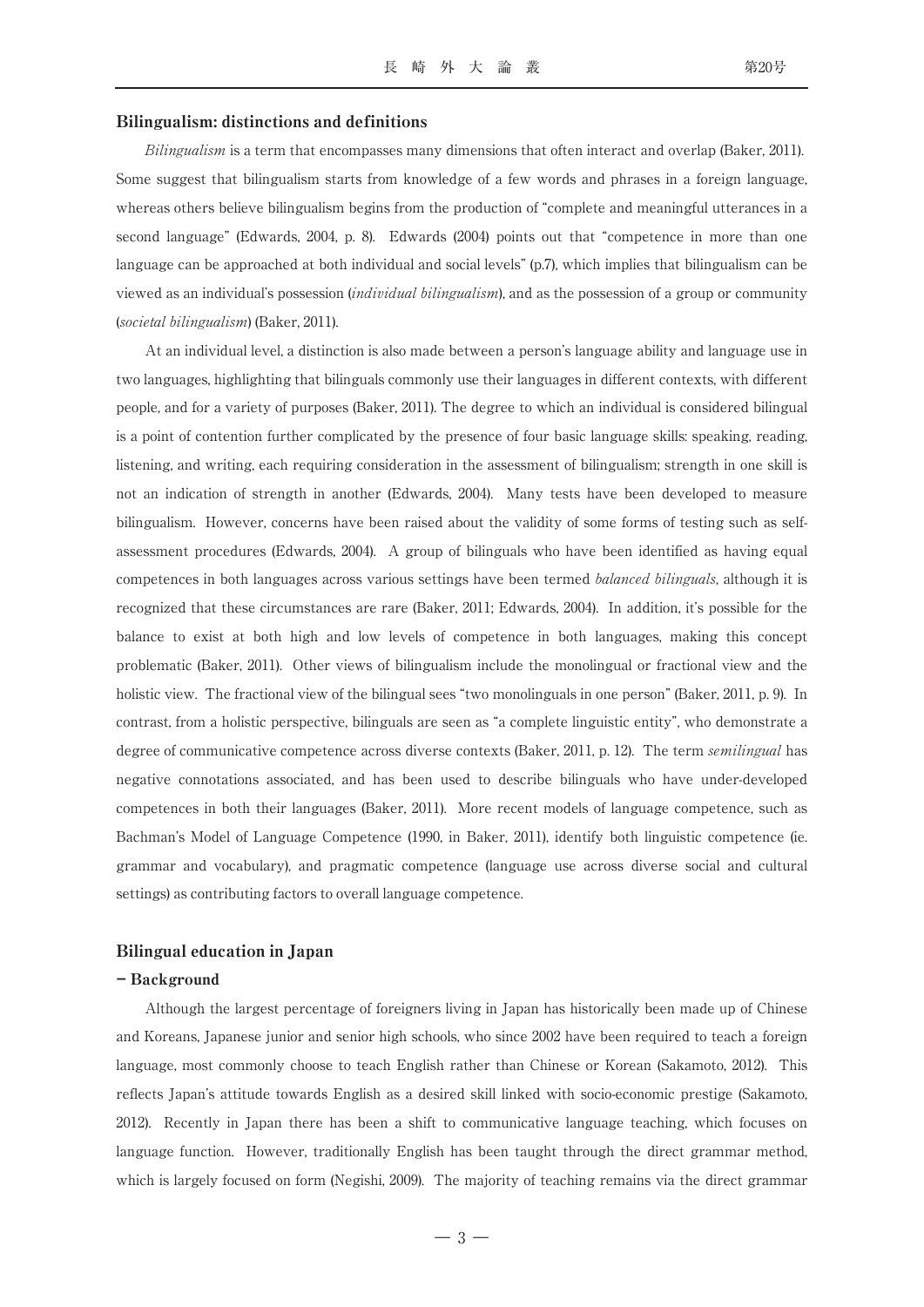method due to a washback effect from university entrance exams, which are designed to test students' English grammar knowledge (Sakamoto, 2012). Consequently, Japanese students often display competence in English literacy skills, but have a deficit in their oral and aural skills (Ruegg, 2009; Sakamoto, 2012). To address this issue, the Ministry of Education, Culture, Sports, Science and Technology (MEXT) introduced Assistant Language Teachers (ALTs) who are native English language speakers, and implemented Super English High Schools (SELHi); schools that receive financial resources to facilitate English instruction in certain subjects (Iwai, 2009; Sakamoto, 2012). Furthermore, in 2011 the Japanese government introduced English language instruction in primary schools starting from Grade 5 (Sakamoto, 2012). However, in primary schools, English language is considered an ʻactivity' rather than a school ʻsubject', and unlike junior high and high school English teachers, primary school teachers are not trained in English language teaching (Sakamoto, 2012).

#### - Current policies, availability, and teaching methods

Bilingual education in Japan is diverse, including early English immersion programs, partial English immersion programs, ethnic schools for immigrants or descendants of immigrants, whose programs are taught predominately in their L1 (i.e. Chinese) in earlier years and transition to instruction in Japanese from Year 9, international schools that teach all classes in students' mother tongue (English, for example) apart from Japanese language, Arts, and Japanese social studies classes which are taught in Japanese, and English as a foreign language (EFL) classes which are taught in both public and private primary, junior and senior high schools, and universities (Kanno, 2003). However, in English education, access to programs can prove difficult due to high tuition costs (Kanno, 2003). In addition, ethnic schools and international schools are not always accredited by MEXT, creating a roadblock for students who wish to enter tertiary education in Japan, as many Japanese universities won't consider graduates of non-accredited schools (Kanno, 2003).

In 2013, the Japanese government implemented new curriculum guidelines for junior and senior high school English classes, stipulating that classes were to be taught entirely through an English-medium. As a result, publishers were required to redesign their textbooks to include a focus on communicative competence (Hashimoto, 2013).

To address students' deficits in oral and aural skills, some Japanese universities are moving towards using teaching methods that are more communicatively-oriented, and are introducing tests such as Test of English for Academic Purposes (TEAP) that are designed to assess all four language skills to gain a more accurate measure of a learner's English proficiency and replace traditional grammar and translation-based examinations (Sakamoto, 2012).

#### - Public, teacher, and student perspectives

While competency in English is generally regarded as a valuable skill, the introduction of English to primary education in Japan has met with some resistance from teachers, parents, policy-makers and researchers (Sakamoto, 2012). Concerns have been raised regarding linguistic imperialism, attention taken away from subjects such as Japanese, and teachers being unprepared and untrained to meet new curriculum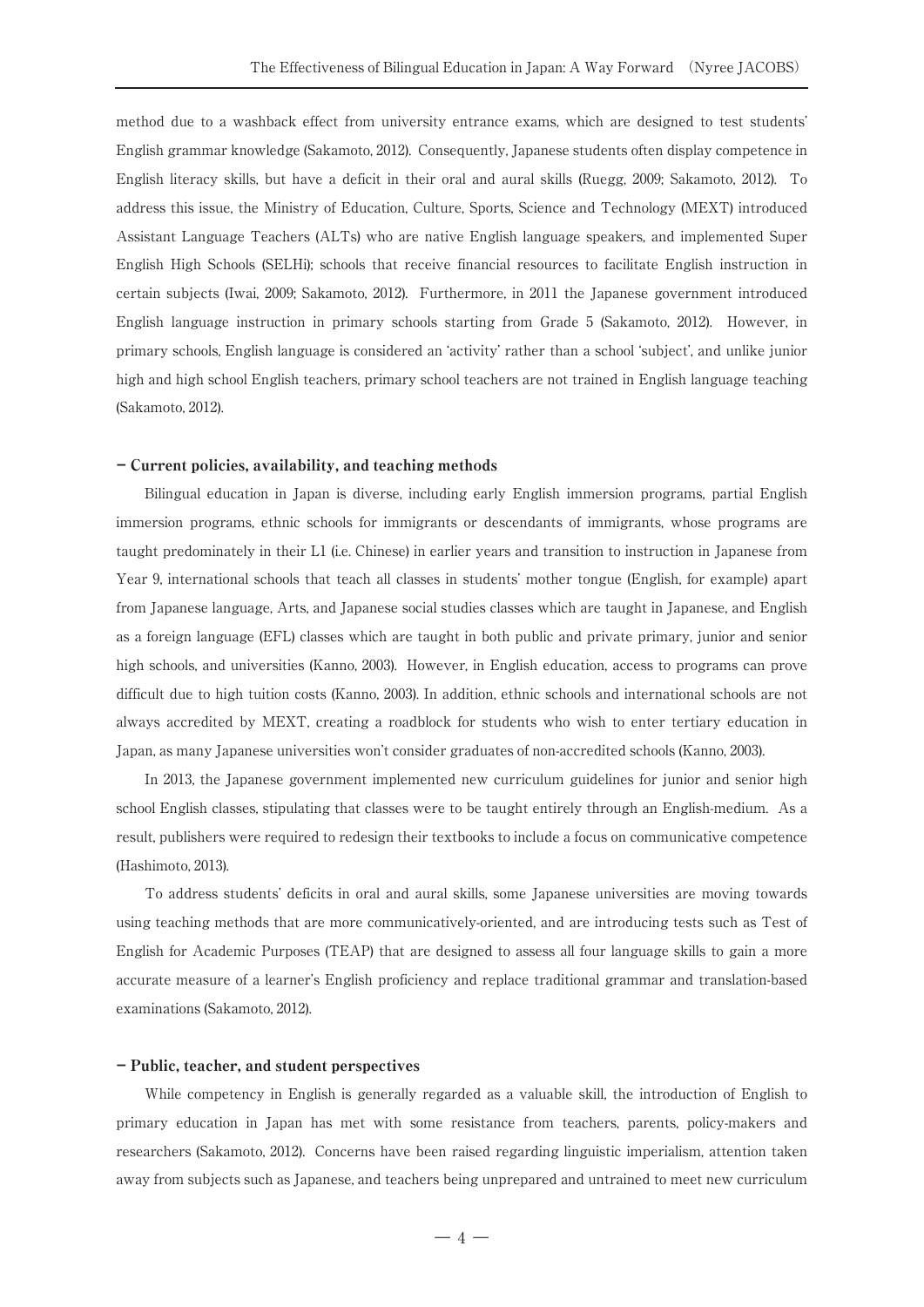demands (Ruegg, 2009; Sakamoto, 2012). According to a study by Sakamoto (2012), more than half the primary and junior high school teachers interviewed reported that they lacked confidence in their own English proficiency, and were not confident in providing English instruction. They also noted that lack of preparation time was a major obstacle. To investigate differences in students' attitudes towards learning English, Yoshida et.al. (2011, in Sakamoto, 2012) conducted a longitudinal study with students who received English instruction at a primary level and those who didn't start until Year 7. The study revealed that although students who started English earlier said they liked English, it did not necessarily translate into the acquisition of English (Sakamoto, 2012). On average, most junior high school students ranked English as second from the bottom in terms of their favourite subjects (Sakamoto, 2012). Yoshida et.al (2011, in Sakamoto, 2012) have attributed the shift in attitude to the lack of cohesiveness between primary and secondary English education and teaching methods, "the former being meaning-focused and the latter formfocused" (p. 414).

#### Discussion

At present, form-focused university entrance exams dictate methods of English instruction at junior high and high school levels. There is a lack of continuity between primary level education where learning English is described as fun and communicative, and junior high and high school education where English becomes a ʻsubject' focused on grammar and requiring extensive vocabulary knowledge (Sakamoto, 2012). To bridge this gap, Japanese university entrance exams need to be revised to be more inclusive of communicative-oriented test items such as short oral interviews in English. This would create a positive washback effect towards a more communicative-oriented approach to English teaching in junior high and high school classrooms, and address students' limitations in oral and aural skills (Sakamoto, 2012). Furthermore, adoption of a communicative approach to English education would reflect contemporary models, such as Bachman's Model of Language Competence, which considers both language performance and language competence (Baker, 2011).

In line with current English curriculum guidelines implemented by the Japanese government in 2013, junior and senior high school English teachers (particularly educators from a non-English speaking background) need to be provided with adequate preparation time and effective training and/or qualifications to assist them to successfully conceptualise and adapt curriculum to meet new teaching requirements. The majority of current Japanese English teachers are familiar with the traditional form-focused English curriculum; however, have expressed a lack of confidence in their aural and oral skills (Sakamoto, 2012). To alleviate fear and reluctance to new teaching methods, it's imperative that the Japanese government provides continual training programs at all levels, including primary level (Sakamoto, 2012).

Nakamura (2002) points out that English as an International Language "belongs to no single culture, but rather provides the basis for promoting cross-cultural understanding…" (p. 68). To help students at high school and university levels to develop their pragmatic competence in English to avoid potential miscommunications, it's important that they are made aware of cultural diversity in English use. The integration of cultural studies, including the study of Japanese culture through an English medium, can help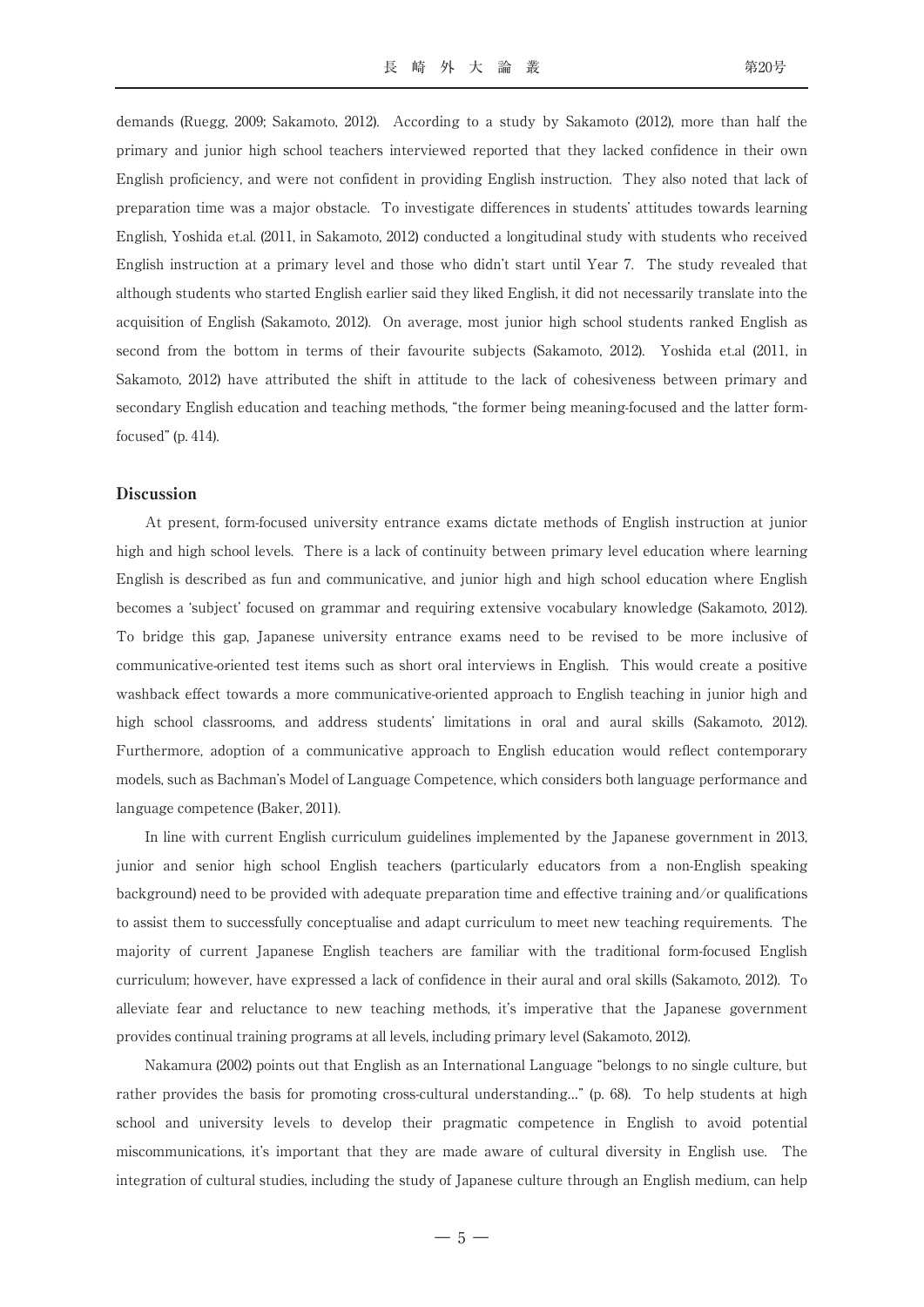students to develop global awareness, alleviate tensions concerning linguistic imperialism, and offer opportunities for students to express and exchange their views on global issues using English (Nakamura, 2002). In addition, task-based language teaching could be adopted to facilitate the negotiation of meaning through contexts such as conducting an interview or making a presentation. However, studies in Taiwan and Hong Kong have again shown that adequate training needs to be provided to teachers, or the concept can be misunderstood, and materials used ineffectively (Nunan, 2003).

It would be plausible to argue that, in general, a fractional view of bilingualism exists in the Japanese education system. However, this could be taken advantage of by helping students to become aware of the concept of language transfer, or how a learner's performance in an additional language is influenced by languages they already know (Mitchell & Myles, 2001). When students become accustomed to ʻnoticing' their mistakes as overgeneralisations from other languages they are competent in (i.e. Japanese), they can exercise more control over their linguistic choices. As an example, Japanese grammar generally uses a subject-objectverb (SOV) word order, whereas English uses subject-verb-object (SVO). Consequently, students tend to overgeneralise grammar rules from their native language (Japanese) and create sentences such as "This movie I like" when using English. In these instances, rather than reprimanding students, by alerting them to the contrast between English and Japanese sentence structures, learners can potentially notice their own mistakes leading to more informed choices and less repetition of similar errors in future discourse.

### Conclusion

Japan has attempted to implement several new innovations to their English language education over the past few years to raise its international profile (Sakamoto, 2012). These attempts include, earlier introduction of English education (Grade 5), in some instances, a shift to communicative language teaching, and new curriculum guidelines that see English teachers using English exclusively in the classroom (Sakamoto, 2012; Hashimoto, 2013). Although these changes appear positive in theory, difficulties have arisen concerning English educators across the board, who lack training and confidence in meeting teaching requirements. In addition, there are inconsistencies in teaching methods from primary to secondary education, and English sections on university entrance exams are out-dated and are not designed to test students' communicative competence in a complete sense. Bilingual and immersion programs are still limited in Japan, and many programs are provided by schools that are often not recognized as ʻofficial' schools, reducing their graduates' chances of entering Japanese universities (Sakamoto, 2012).

Although the Japanese government has made attempts to be more inclusive of bilingual education, their methods of implementation appear rushed and naïve. Emphasis on learning non-English languages is very limited due to an assumption that proficient English skills alone will equate to a prosperous future for Japan (Sakamoto, 2012). Regardless of whether English or a non-English language is the main focus in bilingual education in Japan, steps need to be taken to ensure that teachers receive adequate training in language teaching methodology, and that the implementation of new curriculum guidelines promote achievable outcomes.